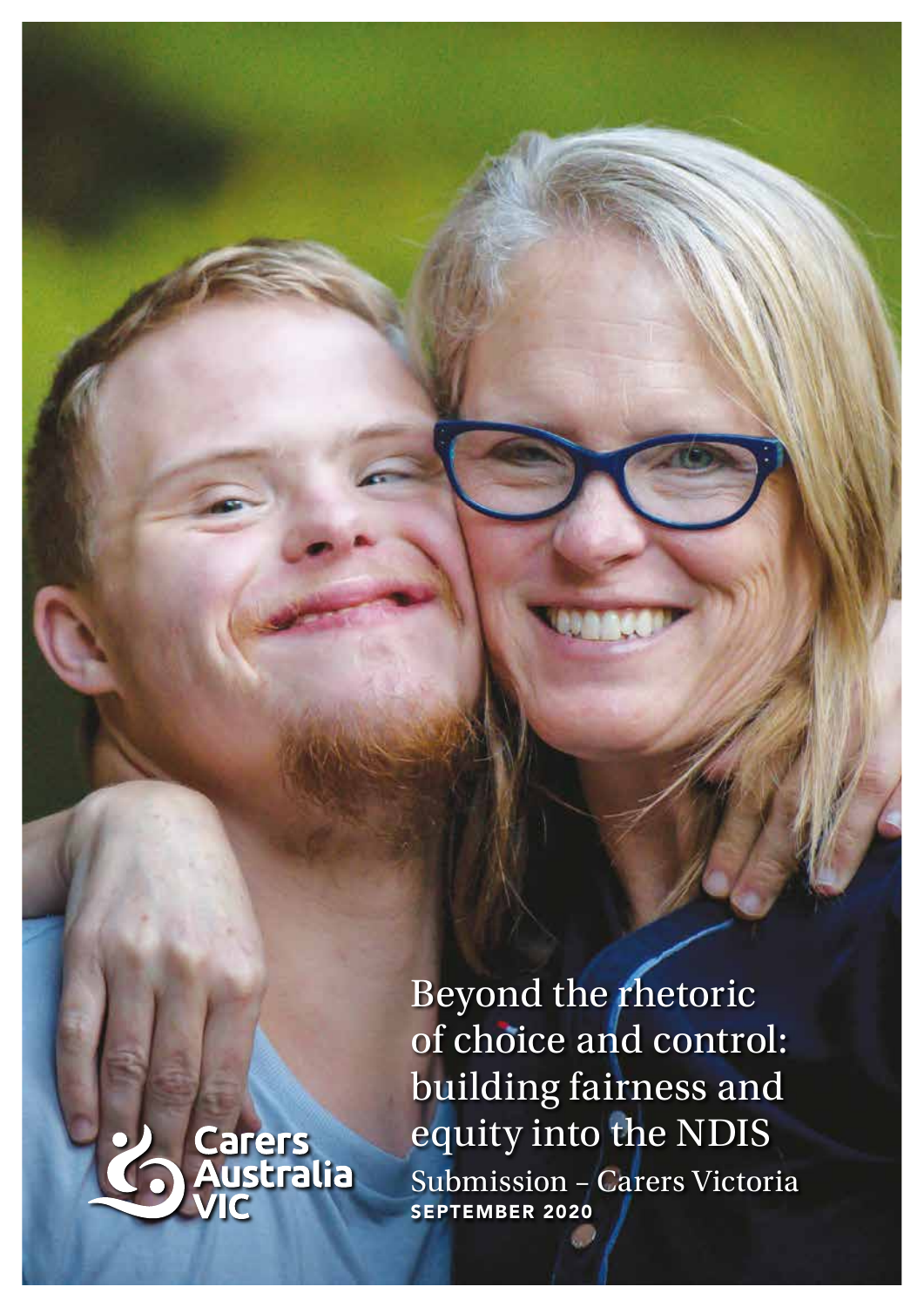### **Contents**



# Introduction

Carers Victoria welcomes the opportunity to contribute to the NDIA's Discussion Paper about support coordination services.

Our organisation has been a vocal supporter of the NDIS and participated in many consultations intended to improve the design of the Scheme and its implementation. We believe when a system likes the NDIS appropriately recognises the complexities of disability within a familial setting (all forms of family and families of choice are implied), then the long-term objectives of the NDIS will be achieved: capacity building support from an early age, increased opportunities for independent living, economic participation and social connectedness. These outcomes will ensure people with disability have the same opportunities to make friends, find jobs, remain safe and enjoy the amenities Australia has to offer like everyone else.

However, Carers Victoria is concerned the NDIS was designed to rely too heavily on informal supports to fill in gaps in paid supports and does so at the expense of the wellbeing, job opportunities and financial security of carers, particularly women.

The term carer is inclusive of partners, family members and friends who are involved in the care of people with disability. It does not refer to people who provide support as a paid worker, employee or volunteer.

Addressing the problems in the area of support coordination, the NDIA will be able to resolve the lack of fairness and equity in the Scheme for carers and increasing pressure on care relationships; however, further work is required for a fully functioning Scheme which does not negatively impact on the natural supports of people with disability.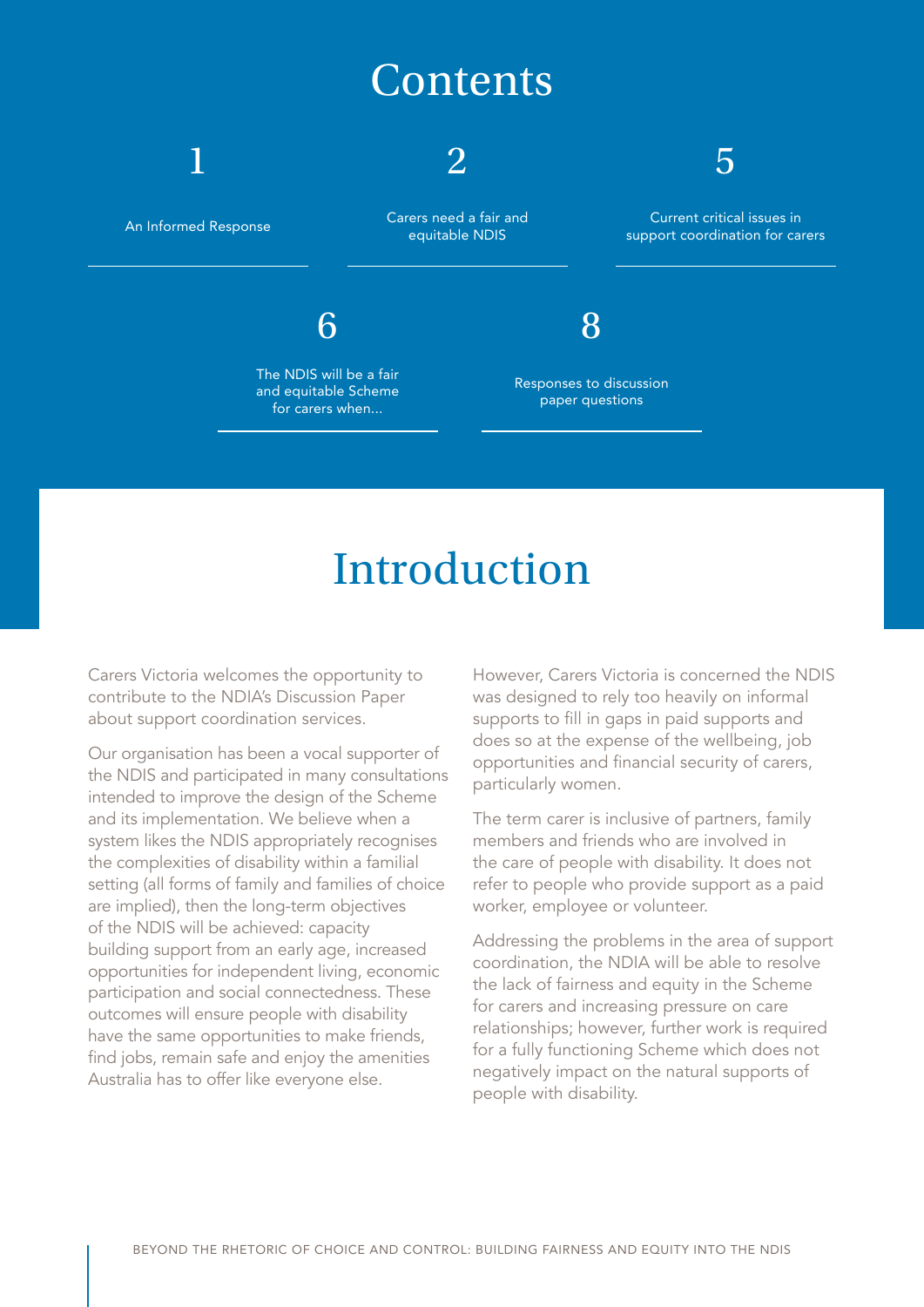## An Informed Response

This response is informed by significant engagement across Victoria via face-to-face and online service delivery and consultation with carers of NDIS participants prior to, and during transition to, full scheme in the State as well as organisations' delivery support coordination, advocacy and non-NDIS-funded services. We have used case notes of one Carers Victoria client and testimonials of carers who have shared their true stories. These use pseudonyms to protect confidentiality and deidentify contributors.

In 2016 Carers Victoria was one of the original 20 disability support organisations which partnered with the NDIA to deliver face-to-face NDIS education workshops on pre-planning and post-plan implementation; peer support programs including online support; direct support through NDIS Advisors to assist with access, pre-planning and plan implementation challenges; and information provision to families who use DHHS-run out of home respite facilities regarding the divestment of service provision in 2018-19.

In 2017 Carers Victoria consulted with over 1500 carers in face-to-face and online forums to inform the development of the whole-ofgovernment Victorian Carer Strategy 2018-22. These interactions consistently highlighted the challenges carers face when interacting with NDIA staff or their Local Area Coordinator. Without these insights, the data published in the Discussion Paper is compromised. While our evidence is anecdotal, we challenge the NDIA to collect and publish rigorous, longitudinal data which demonstrates the extent to which support coordination can influence and shape the lives of carers, their ability to maintain or increase participation in the paid workforce or further study and their wellbeing.

CARERS VICTORIA RECOMMENDS the NDIA significantly reform its provision of support coordination by recognising it as a reasonable and necessary support for carers. Doing so, will build fairness and equity into the Scheme for carers.

**What was your role in obtaining a National Disability Insurance Scheme plan?** 

*"Meeting with the planner, approving the plan and now self-managing, establishing service agreements with providers and trying to set up extracurricular activities, also sourcing carers now that we have funding to have them."*

*Carer survey respondent*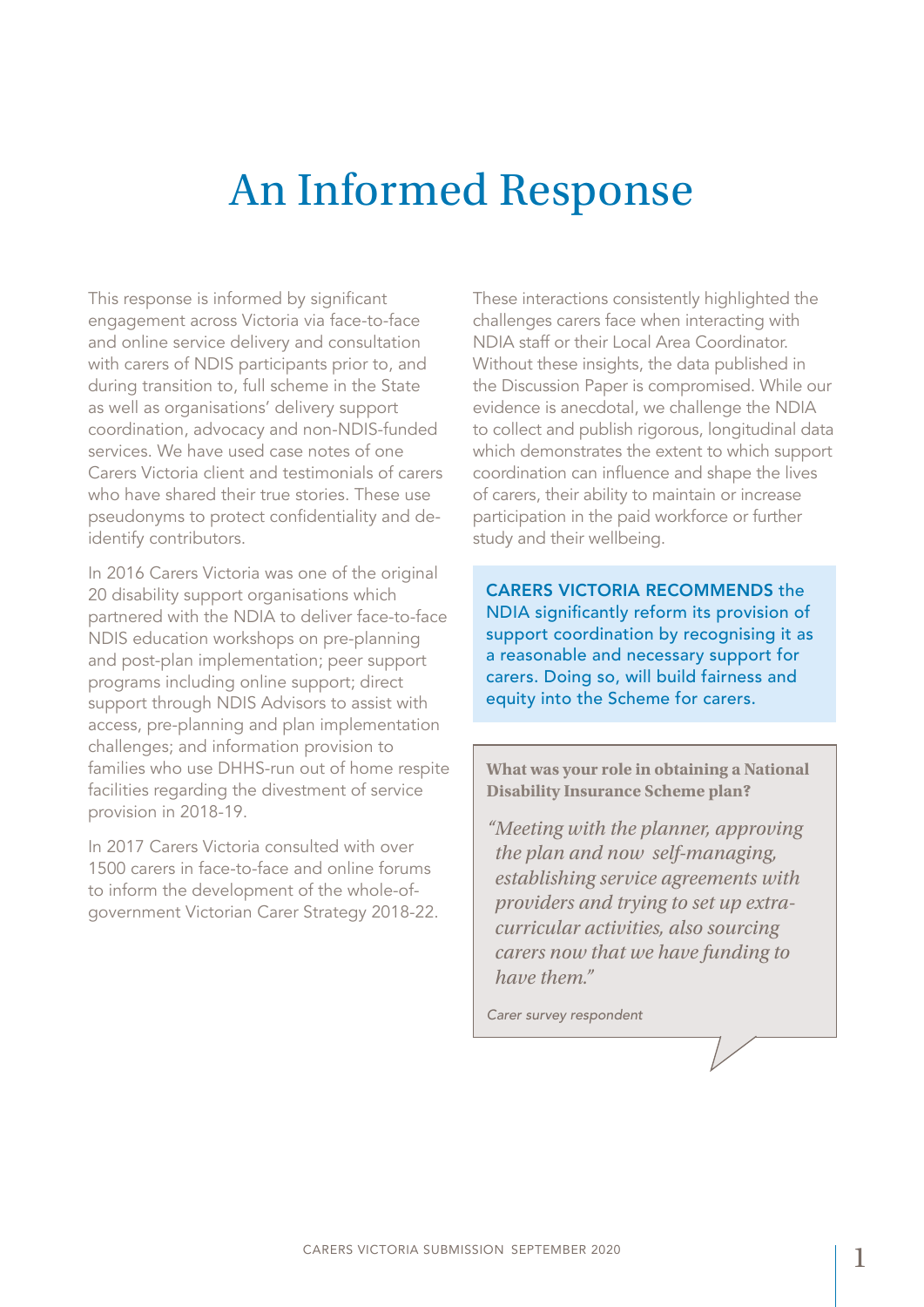### Carers need a fair and equitable NDIS

It is well recognised the NDIS is a significant mechanism in Australia's overall strategy to increase equity and inclusion of people with disability with the provision of individualised specialist disability services that are chosen and managed (to varying degrees) by the services users.

Some of the challenges that have beset the Scheme during the rollout phase can be appropriately termed 'market failure' - where services are not willing to service consumers or 'cherry pick' clients whose identity and disability(s) facilitate less complex transactions and increase profit margins. People with disabilities who have behaviours of concern, who are from culturally and linguistically diverse backgrounds, live in rural and regional areas require services with more complexity.

An increased demand on families and carers who are required to provide additional care without support or assistance themselves is a significant and detrimental consequence of market failure.

However, this increased demand on carers, a lack of awareness about the supports which can sustain care relationships and a wide refusal to fund them is built into the current NDIS. Carers do not experience fairness and equity that the NDIS is intended to achieve because their needs are constantly seen as secondary in comparison to the person(s) for whom they care and a threat to the viability of the Scheme.

The problems that characterise the approval and utilisation of support coordination in plans are emblematic of plan utilisation more broadly and specifically the assumption that the NDIS is not meant to replace parental roles and responsibilities. This normative assumption underpins the NDIA's approach to defining reasonable and necessary supports for each participant. Such an assumption is problematic because planners are under no obligation to carefully consider, understand or assess every individual family's unique capacity to provide supports to participants.

This assumption is based on an erroneous idea that comparison with other Australian families is a baseline with which to measure what can be considered reasonable and necessary but actually, this approach further entrenches hidden and unpaid labor which underpins the paid disability workforce. Without the hidden unpaid labour of carers, the current disability workforce is likely to be overwhelmed and more dysfunctional.

The total estimated hours of care nationally is 2.2 billion in 2020 – this equates to a total national replacement of all informal care of \$77,910.7 billion. This reflects an increase of 29 per cent since similar research was last conducted in 2015.1 The total estimated hours of care in Victoria is \$19.4 billion.

As the Discussion Paper notes, support coordination is a conduit to other services in an individual's plan. It's role in the utilisation of other funded supports needs to be carefully examined by independent research. Ultimately, effective provision of support coordination should reflect a realistic understanding of each family's unique capabilities, aspirations and objectives.

*1 The value of informal care in 2020 Deloitte Access Economics Report for Carers Australia May 2020*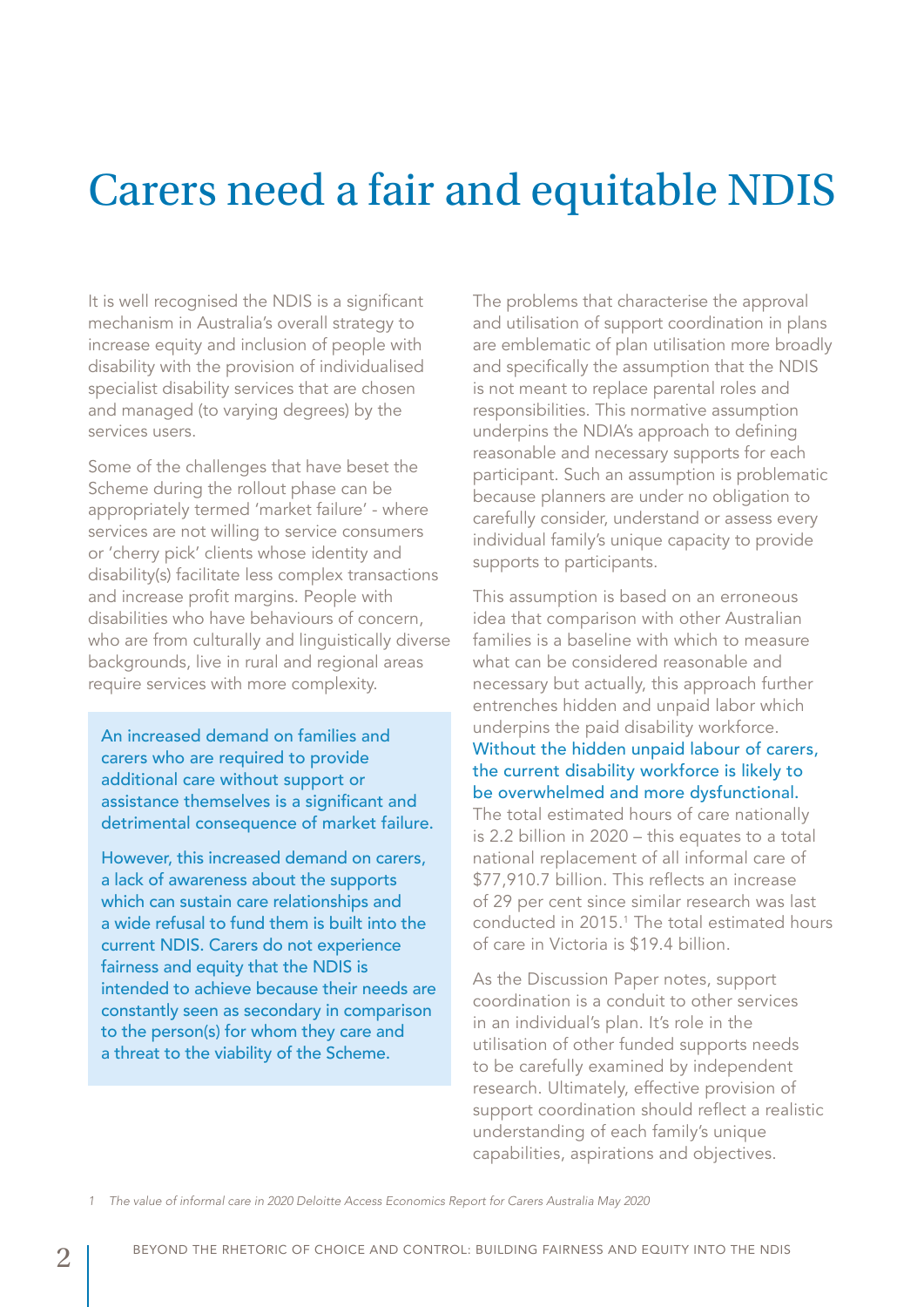

### Every family is unique

The assumption that the NDIS is not meant to replace parental roles and responsibilities is particularly evident in the plans of participants aged 14 years and under. It is not surprising these cohorts of participants have the lowest levels of support coordination funded in their plans (Table 2). This is directly related to the premise the Agency has that carers undertake this role as if there is an equivalent role in parents of typically developing children.

Yet assumptions are made about what other parents do when raising children without adequate recognition that raising children with disability adds a specific layer of complexity to family situations and dynamics.

**What was your role in obtaining a National Disability Insurance Scheme plan?** 

*"I had to sort everything out and complete the paperwork. I've had to do chasing up and initially liaising with support agencies. I have to deal with phone calls, emails and make sure my adult daughter attends appointments. I also have to make sure when possible she participates in the activities provided for her."*

*Carer survey respondent*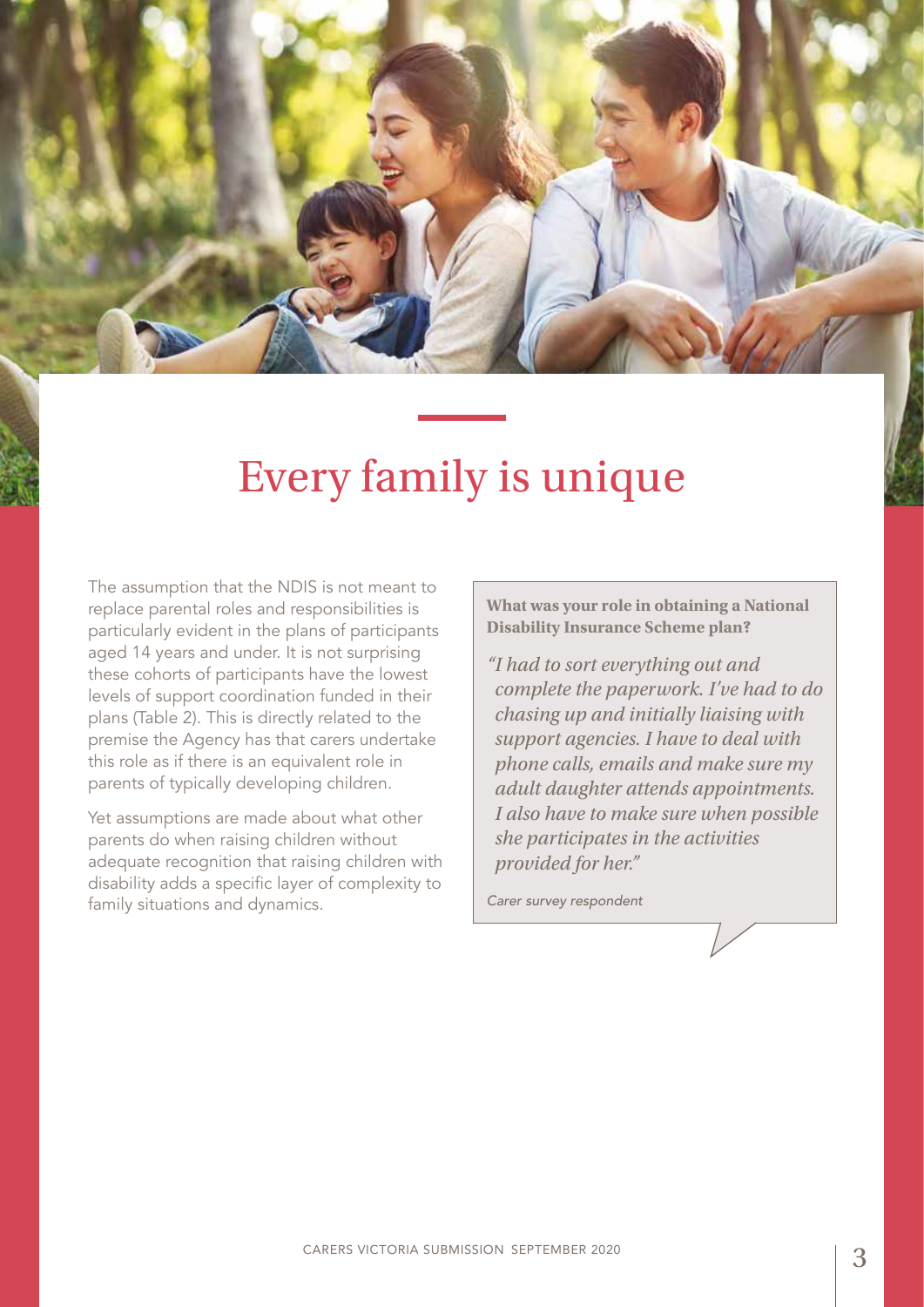

### Rajev and Tom

Rajev is the carer for his one-year-old son Tom who suffers from multiple and life-threatening disabilities. Tom requires supervision while awake and active monitoring during the night. Rajev works full-time but due to his wife's limited English skills and inability to drive, he manages all medical and disability related requirements for Tom and drives both his wife and son to all appointments. Rajev needs to take considerable time off work to perform these tasks. Rajev and his wife are struggling to understand the service system and find appropriate services for their son.

At their first NDIS planning meeting Rajev requested support coordination to help them navigate the disability support sector and implement the NDIS plan. Despite having appropriate supporting evidence and the obvious limitations with communication, the LAC denied the request citing that it was not reasonable and necessary as "all parents of children as young as yours are expected to take their children to organise their child's supports" and that support coordination was not available for children under seven unless in exceptional circumstances.

Rajev requested a further planning meeting and received help from a Carers Victoria adviser to demonstrate their need. This process took considerable time and effort on Rajev's part resulting in more time off work and increased stress as Rajev worried about the security of his job.

Whilst this request resulted in a delay in receiving a plan, it also resulted in allocation of support coordination. Unfortunately, Rajev struggled to identify and secure a support coordinator on his own, further compounding the issue. However, once the support coordinator commenced, they assisted Rajev and his wife to understand the NDIS and start services in a way that would not be achieved as comprehensively or quickly if they were to try and achieve this on their own.

In the four months since they have been receiving support coordination, Rajev has had to spend less time navigating and managing his son's supports, he feels less anxiety about his job security and the quality of his son's care. Rajev advises that he would not have been able to implement his son's plan without the support coordinator.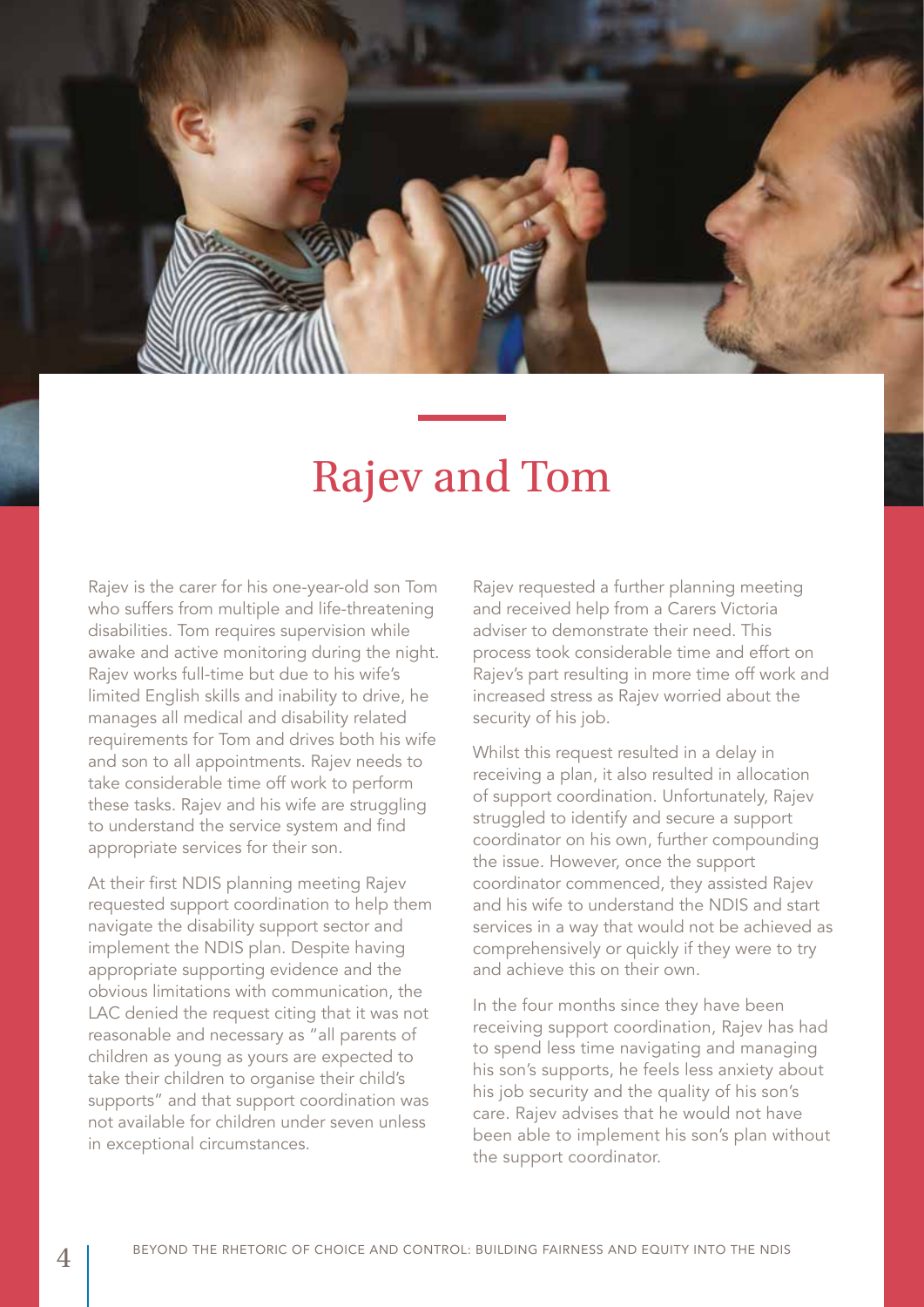## Current critical issues in support coordination for carers

### WHAT WOULD YOU IDENTIFY NOW AS THE CURRENT CRITICAL ISSUES AROUND SUPPORT COORDINATION?

- > Low numbers of support coordination approved in plans especially for participants aged 0 to 14 years. Thus the NDIA has created artificial market of low demand. Competition and innovation does not follow from low market demand.
- > Participants whose plans include support coordination are not intended to be supported by LACs beyond the approval of the plan. Yet, LACs do not always inform carers that support coordination is included in the NDIS plan. The assistance of a support coordinator is unused simply because the participant and carer remain uninformed.
- › Without adequate assistance, support coordination can be as difficult to find and engage with as other disability or mainstream services.
- > Support coordinators have significant caseloads which are highly likely to impact on quality service delivery.
- > The quality of support coordination is variable and like all other disability services is dependent on location and luck.
- > Thin markets in support coordination can have a self-censoring effect on carers raising their concerns about the quality of support coordination.
- > Atomised service provision including a lack of connectedness between planning delegates (NDIA or LAC-based), support coordinators and other disability services hinder plan utilisation and increase pressure on carers to fill in gaps.
- > The preferred NDIS business model of self-contractors can be detrimental to consistent service delivery which will undermine the long term objectives of the NDIS - these service may have high turnover from burn out and short term contracts.
- > Planning delegates do not adequately evaluate support coordinators for quality services delivery.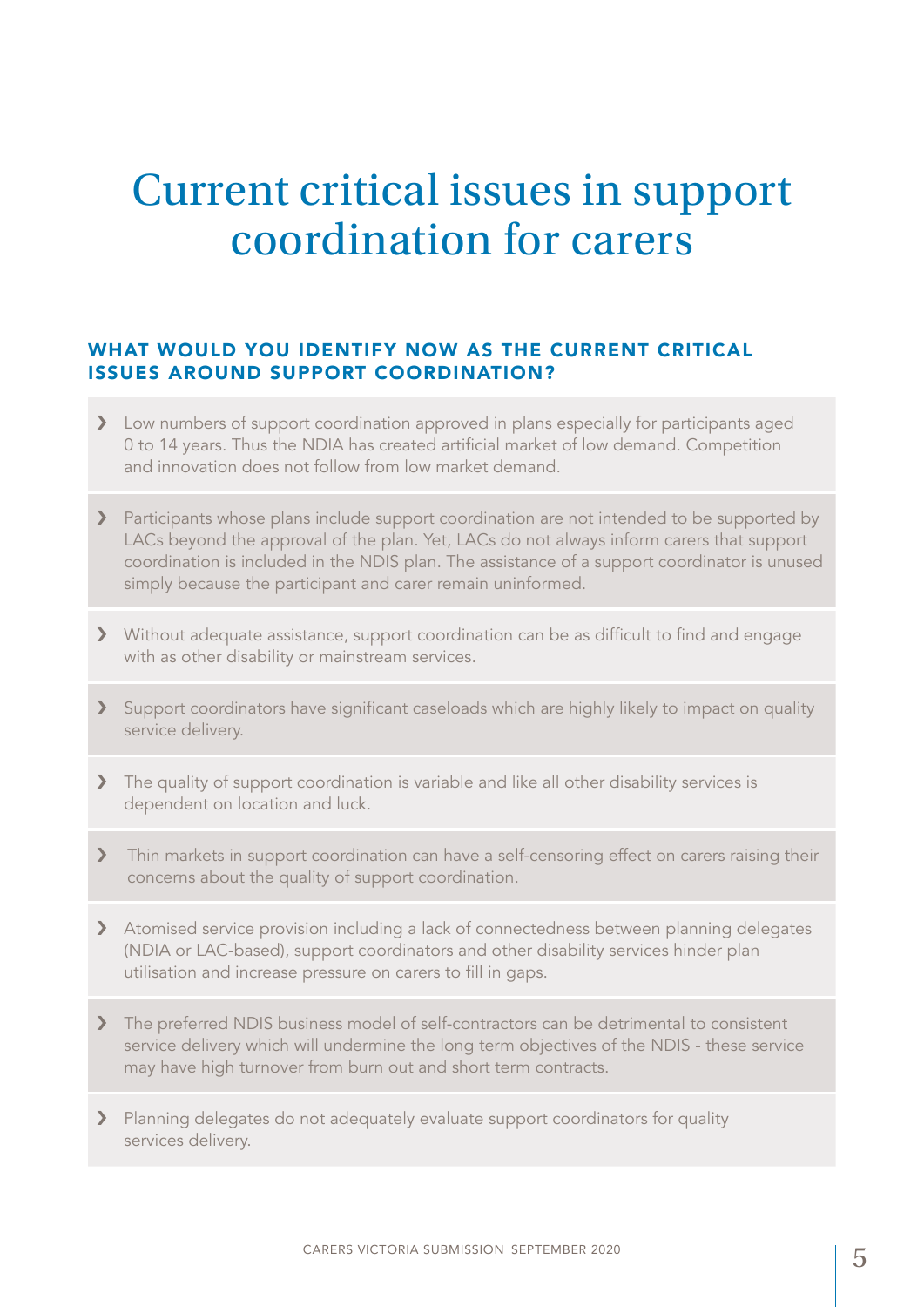## The NDIS will be a fair and equitable Scheme for carers when...

| <b>ONE</b><br>Determinations of support coordination in<br>a plan are made once an assessment of the<br>carer's capacity to support the participant in<br>a range of domains is made in good faith.                                                                        | <b>TWO</b><br>The Agency issues guidance that support<br>coordination is to be discussed and offered<br>in any situations where literacy, cultural,<br>socio-economic and/or the health of the<br>carers may be a barrier to the timely and<br>successful implementation of supports. |
|----------------------------------------------------------------------------------------------------------------------------------------------------------------------------------------------------------------------------------------------------------------------------|---------------------------------------------------------------------------------------------------------------------------------------------------------------------------------------------------------------------------------------------------------------------------------------|
| THREE<br>Planning delegates ensure participants and<br>carers have made a service agreement with<br>a support coordinator, recording this in the<br>NDIA's internal data management system.<br>Planning delegates follow up with carers<br>two months after plan approval. | <b>FOUR</b><br>The Agency develops a set of key<br>performance indicators that planning<br>delegates must achieve to support all parties<br>to the care relationship to identify their own<br>preferences in support coordination.                                                    |
| <b>FIVE</b><br>Planning delegates discuss the potential<br>for successful implementation and plan<br>management to compromise the capacity<br>of carers to continue in or enter the<br>paid workforce.                                                                     | <b>SIX</b><br>Planning delegates conduct adequate<br>inductions with all parties to the care<br>relationship once the plan is approved.                                                                                                                                               |
| <b>SEVEN</b><br>Interactions between support coordinators<br>and other NDIS supports is made as seamless<br>as possible, reducing the unpaid labour carers<br>contribute to supporting NDIS plans.                                                                         | <b>EIGHT</b><br>Support coordination is funded to allow<br>for identifying and securing non-NDIS<br>funded supports within mainstream<br>services, reducing the unpaid labour carers<br>contribute to supporting NDIS plans.                                                          |
| <b>NINE</b><br>The NDIA and NDIS Quality and Safeguards<br>Commission collaborate to develop adequate<br>evaluations of support coordination from<br>both an individual client perspective as well<br>as a broader workforce perspective.                                  | <b>TEN</b><br>The Independent Advisory Council's (IAC)<br>recommendation regarding independence<br>between intermediary and other funded<br>supports at the participant level is enforced<br>by the NDIA and NDIS Quality and                                                         |

Safeguards Commission.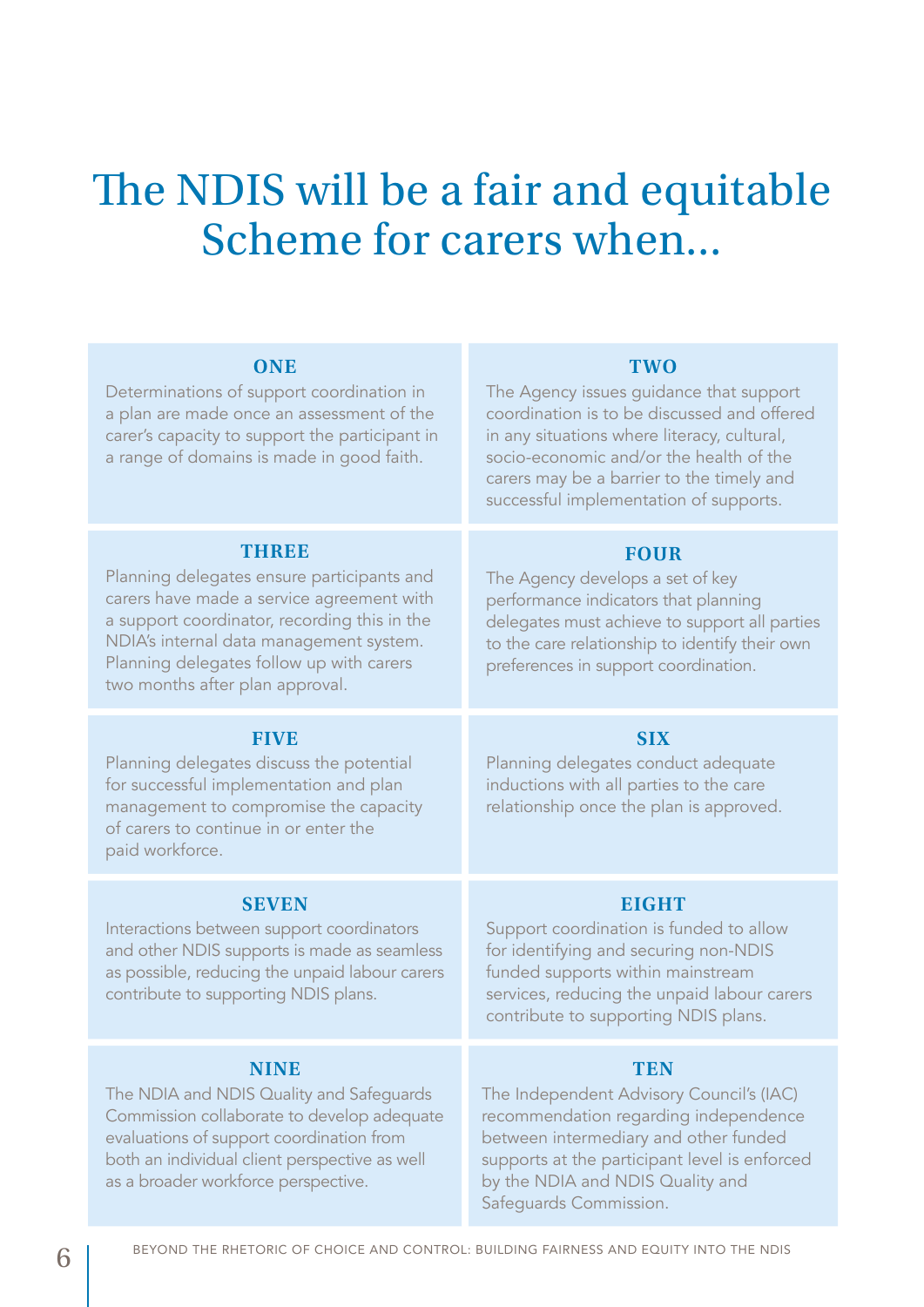

### Fiona and Nancy

I am the plan nominee for my 18-year-old daughter who has an intellectual disability, autism and ADHD. We live outside of Melbourne. She has what the NDIS describe as 'behaviours of concern'. We are into our 3rd year of the NDIS but have had several plans due to errors in some and underfunding. Delays in getting a review, approval and a new plan left us without supports that then led to a deterioration in my child's capacity, an increase in her challenging behaviours, withdrawal of existing service providers and a deterioration of our ability to care for her which meant we needed another plan review.

In the first 18 months of the NDIS we had seven support coordinators. Only one of these changes was at our request and one was because we had to change from a normal support coordinator to a specialist one. The others were because the person left the service to start their own NDIS business, found a more permanent job or found the job too stressful. This was very stressful and added a lot of time for me in trying to manage my daughter's services between coordinators or having to bring new coordinators up to speed. I know it was also frustrating for my child's school staff and other service providers who had to keep

making time to brief each new coordinator. It also meant getting new services started were held back while each new coordinator "found their feet". We also had to use up a lot of our support coordinator hours because of the handover notes and meetings each coordinator had to do when they left. Luckily, we had our last coordinator for 18 months before he retired.

Even though it was good to get specialist support coordination in my daughter's plan, I wasn't able to use them in the way I hoped. For example, we needed and still need help with planning my daughter's housing, challenging behaviours and her transition from high school to adult life. We haven't had any support coordinator who has skills and experience in all these areas. It means I am still needing to spend quite a bit of time researching and working on my daughter's' disability supports. I imagine larger organisations might have specialists in each area that can help each other out but in the country or smaller services this would be hard.

Also, our support coordinators haven't been able to solve our problem of finding and keeping specialist services in our area. So, I am still spending a lot of time doing this in addition to managing her needs that are not covered by the NDIS.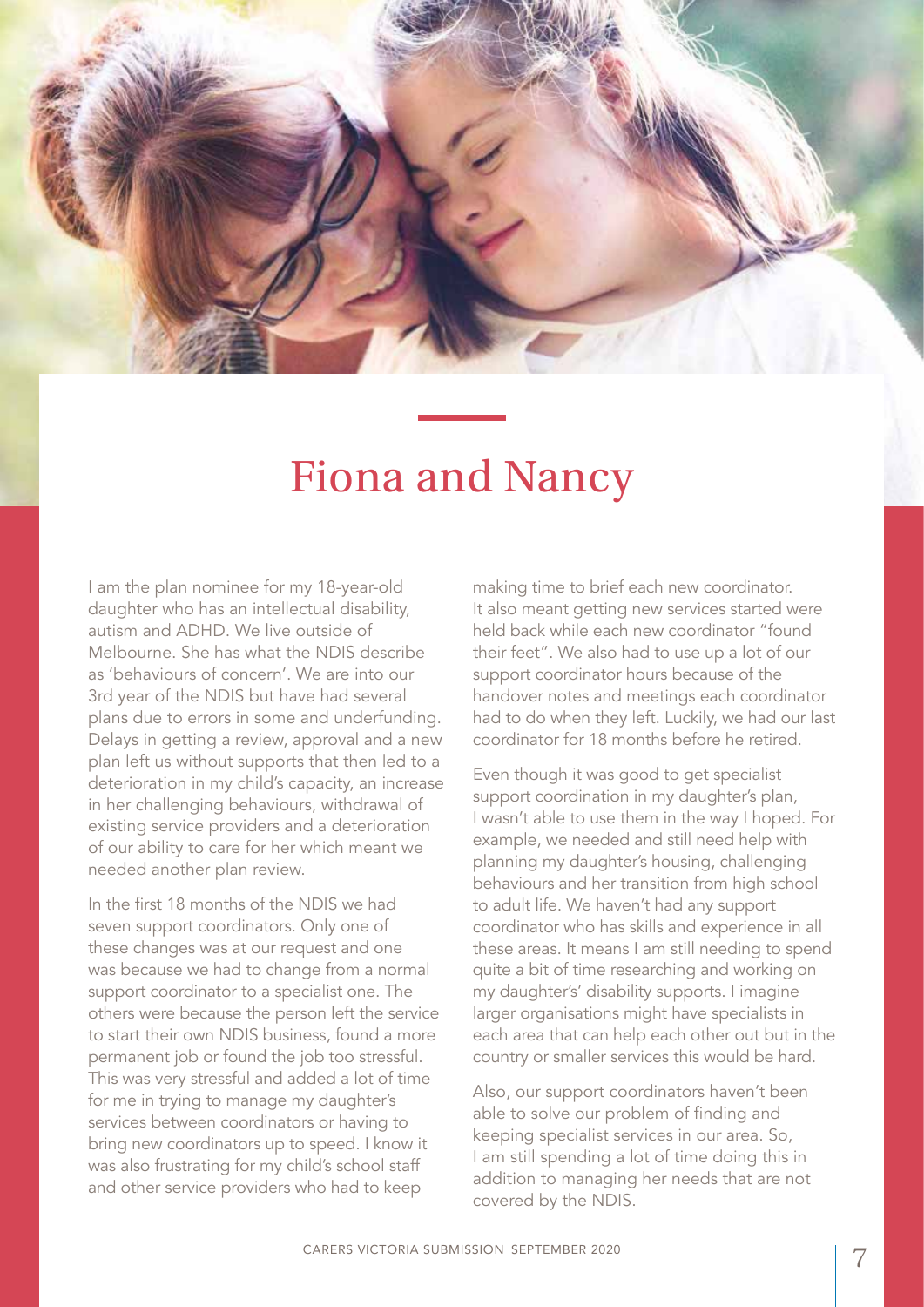## Responses to discussion paper questions

This submission responds selectively to questions and maintains question numbering consistent with the Discussion Paper.

#### QUESTION 1. What factors should be considered when determining if, when and for how long support coordination should be funded in an NDIS participant's plan?

All families are unique. Any determination of support coordination in a plan should be made once an assessment of the carer's capacity to support the participant in a range of domains is made in good faith. An assessment in good faith does not proceed from the basis carers should fill in gaps created by a distorted disability market resulting from poor market stewardship. Carers should be able to express what interest and/or capacity they have to undertake this role, including current and future skills which may be suitable to utilise.

The Agency should issue guidance that support coordination is to be discussed and offered in any situations where literacy, cultural, socioeconomic and/or the health of the carers may be a barrier to the timely and successful implementation of supports.

Further, support coordination should be discussed and offered when the successful implementation and management of a plan will compromise the capacity of the participant and/or carers to continue in or, enter the paid workforce.

Finally, the Agency should adequately fund support coordination to successfully implement the participant's plan and allow for liaison with service providers to coordinate annual reports.

#### QUESTION 3. How should support coordination interact with other NDIS supports? For example, local area coordinators, community connectors, liaison officers and recovery coaches?

To fully realise the ambitions of the NDIS, the NDIA should ensure interaction between support coordinators and other NDIS supports is as seamless as possible. To facilitate this, planning delegates who are the first meaningful point of contact for participants and carers, should assist participants and carers to secure and evaluate support coordinators. This requires time between planning delegates and participants and carers to broadly discuss the role of support coordination and the approved level obtained in the person's plan. Planning delegates should assist participants and carers to identify potential support coordinators and discuss the issues that may impact on engagement, such as waitlists and complexity of supports.

The next step is for planning delegates to ensure support coordination has commenced and the internal data management system to record confirmation and flag if not. This would address the common issue of delays or failure to commence supports when participants do not realise they have been allocated a support coordinator, do not have the capacity to find and secure one or do not understand what a support coordinator does.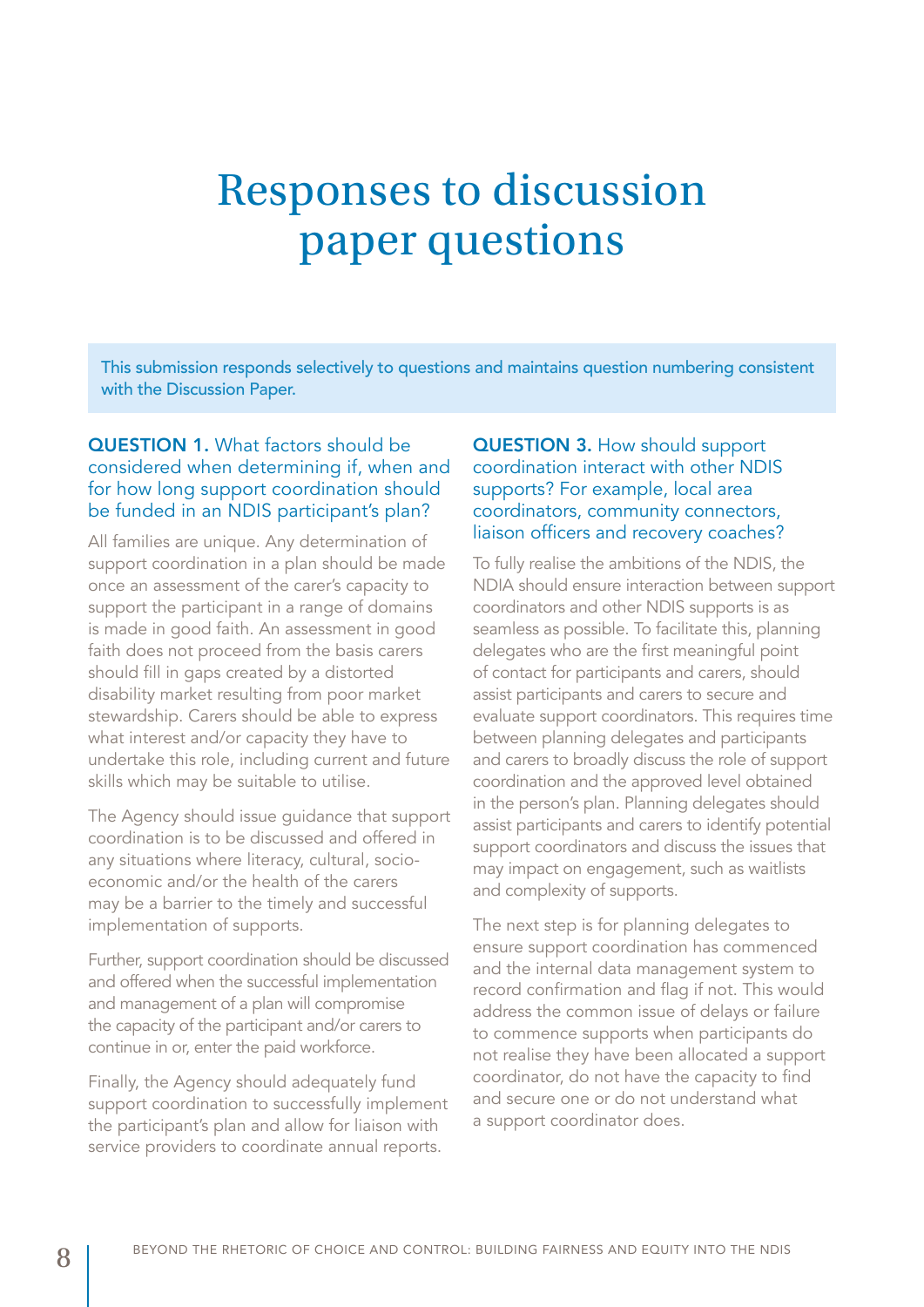

These recommendations assume that participants and carers are allocated and have reasonable access to a single point of contact with planning delegates for the duration of their plan as per the proposed NDIS participant service guarantee. This same contact should be made available to the support coordinator. Any change in the planning delegate must be communicated to the participant and carer as well as the support coordinator and a handover or introduction be made.

#### QUESTION 4. How should support coordination interact with and complement existing mainstream services?

Support coordination should be funded to assist in identifying and securing non-NDIS funded supports within mainstream services. This recognises the barriers many participants and carers face in accessing mainstream services and community activities without appropriate support. The NDIA should collect data which measures access to mainstream services and community activities as a reflection on its investment.

#### QUESTION 5. What can or should be done to address the level of utilisation of support coordination in plans; and is this any different to general issues of utilisation?

The NDIA should develop a set of key performance indicators that LAC and NDIA planning delegates must achieve with the intention to support participants and carers to evaluate and secure support coordinators. Area managers should monitor plan utilisation and record and follow-up over or under-utilisation with local planning delegates, participants, carers and/or support coordinators.

#### QUESTION 6. What functions should a support coordinator perform? Are there tasks that a support coordinator should not do?

Support coordinators should be able to perform the following functions:

- › Coordinate development and implementation of service agreements with service providers in close consultation with participants and carers
- › Review efficacy of engaged support providers and discuss with all parties to the care relationship any challenges encountered
- › Coordinate care team meetings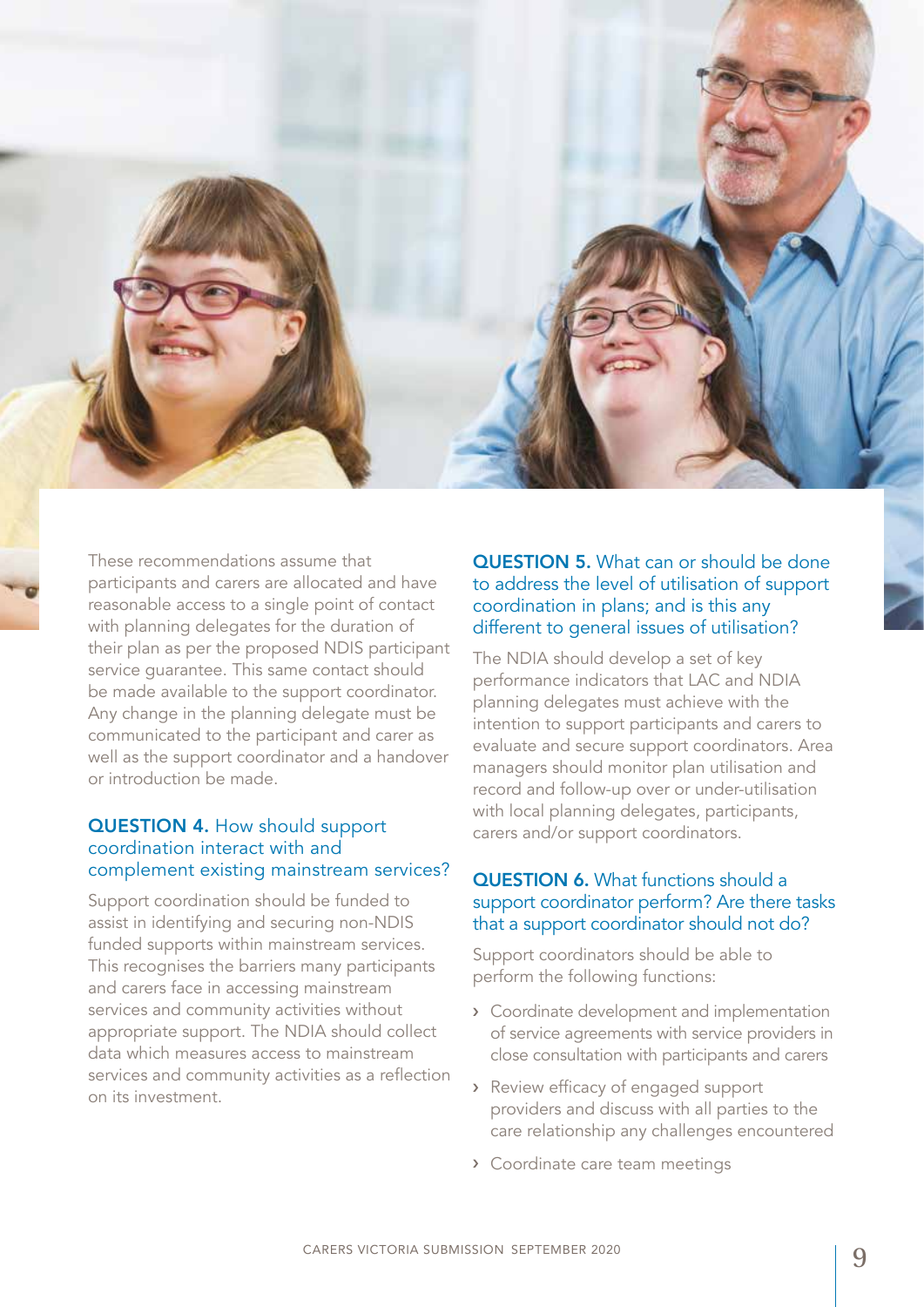- › Establish and manage the shared communication system between both NDIS funded and other supports
- › Ensure other service providers provide appropriate reports in time for unscheduled and scheduled plan reviews
- › Provide a report about their own efficacy
- › Ensure participants and carers are adequately prepared for plan review
- › Liaise with planning delegate where requested by client

#### QUESTION 7. Is there evidence that participants with specific plan goals related to education, accommodation and employment would benefit from more targeted support coordination services to achieve these outcomes?

Current evidence is mainly anecdotal. There is broad consensus many participants and carers utilise their own resources to source these services themselves if their support coordinator does not have expertise in this area or does not undertake the research or networking to achieve the outcomes. Like other attempts to secure specialist disability supports, these are unlikely to be efficient, causing anxiety and perhaps distress. There is likely to be an additional cost burden to the Scheme or the wider community if goals are not achieved with sufficient assistance from experts in disability services.

The capacity to secure and maintain these supports is likely to be greatly enhanced with the assistance of support coordinators specialising in obtaining specific goals in NDIS plans.

#### QUESTION 9. Should there be minimum qualification requirements or industry accreditation in place for support coordinators? If so, what might be applicable?

Carers Victoria has frequently raised issues of workforce quality about the disability

and aged care workforce in both State and Commonwealth forums. Our organisation believes there is an artificial division between the two and ultimately sees the creation of a regulatory body which oversees the social care workforce similar to that which has operated in Northern Ireland for over 15 years as a model to adopt and adapt in Australia.

Countless investigations including Royal Commissions have demonstrated one factor currently inhibiting the improvement of the workforce is the apprehension to impose a basic functioning regulatory system with worker registration, continuous professional development and public registers of excluded workers at its core.

Fears such regulation is burdensome for business do not outweigh the need to prioritise the safety of people with disability and their families. These fears are ultimately counterproductive – poor oversight leads to poor service delivery and outcomes, distrust in consumers and withdrawal from paid supports, not to mention a poor return on the community's investment in the NDIS.

Carers Victoria believes there are mechanisms which can be used to improve the standards of support coordination delivered through the NDIS to the benefit of consumers and the workforce.

The means of entering the workforce as a support coordinator is likely to be varied. At the heart of the role is leadership, expertise of social models of disability and legal frameworks supporting inclusion of people with disability, knowledge of disability services, problem solving and conflict resolution. Good support coordinators are likely to have undertaken higher education and obtained professional experience demonstrating their leadership and problem-solving expertise.

A registration scheme for support coordinators would enable people with qualifications and experience in different sectors to apply for basic registration and subsequently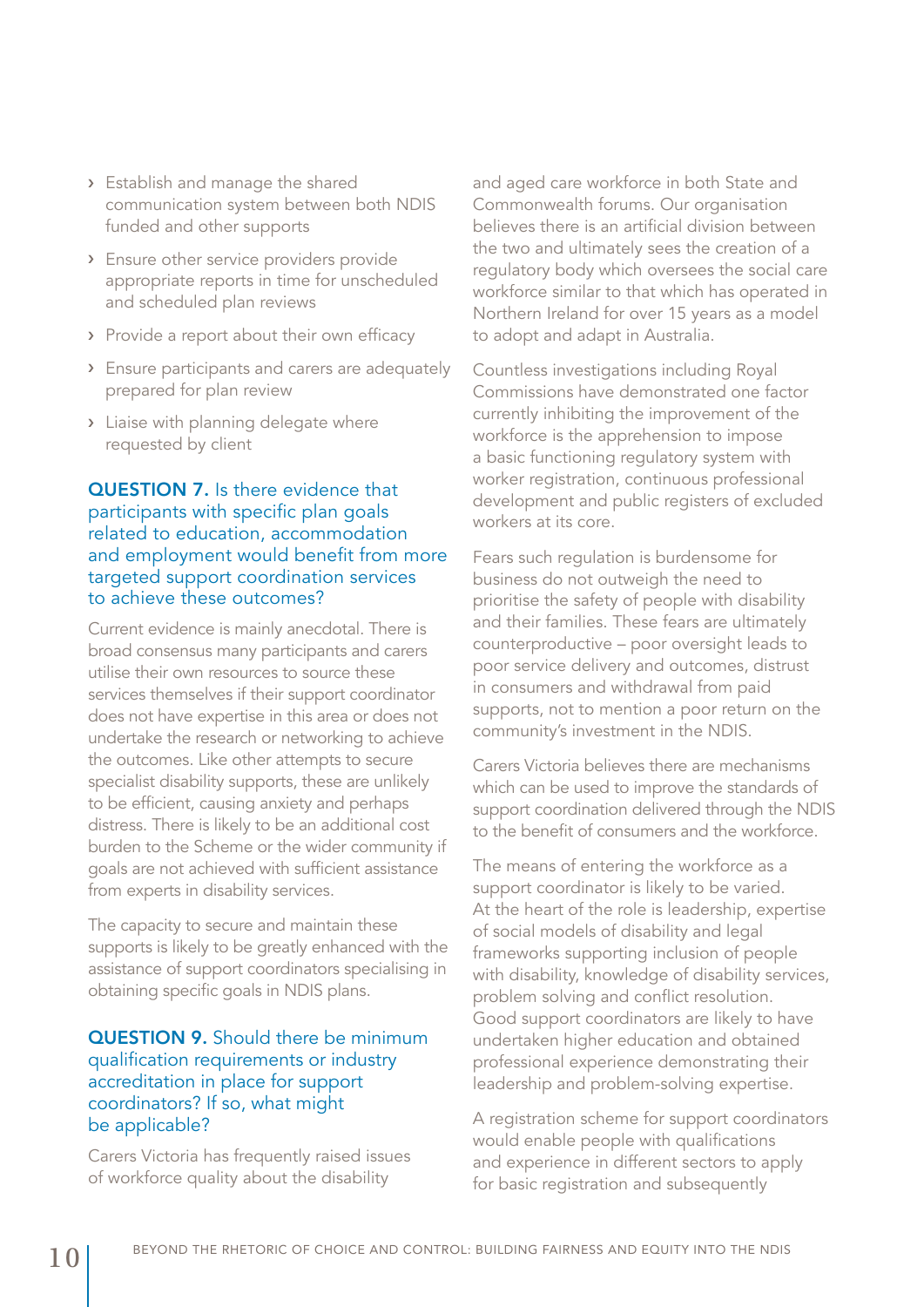demonstrate their expertise with clients whilst undertaking professional development to consolidate their existing skills or build a base for practicing in new areas.

As both the NDIS and registration scheme matures, support coordinators should be expected to demonstrate their competence in effectively achieving outcomes for clients in areas including but not limited to:

- › specialist disability accommodation
- › mainstream housing
- › positive behaviour support
- › employment for school leavers and other employment supports
- › education, and
- › working with people from marginal communities including Aboriginal and Torres Strait Islander peoples, people from culturally and linguistically diverse backgrounds and people who identify as lesbian, gay, bisexual, transgender or intersex.

#### QUESTION 10. How can the effectiveness of support coordination be measured and demonstrated?

The NDIA and NDIS Quality and Safeguards Commission should collaborate to develop adequate evaluations of support coordination from both an individual client perspective as well as a broader workforce perspective.

Participants and carers should be closely involved in developing measures to assess the effectiveness of their own support coordinators and contribute to the knowledge of the NDIS consumer community. The inclusion of subjective measures about levels of trust and power between clients and support coordinators are important. Participants and carers can be assisted by planning delegates to evaluate the support coordinators' means of communication with clients, clarity of expectations for all parties; achievements and outcomes such as contracting service provider(s), negotiating terms and expectations as well as accounting for use of time.

However, objective measures regarding competence must also be used such as plan utilisation, outcomes generated from services, level of turnover in services and agreed methods for conflict resolution.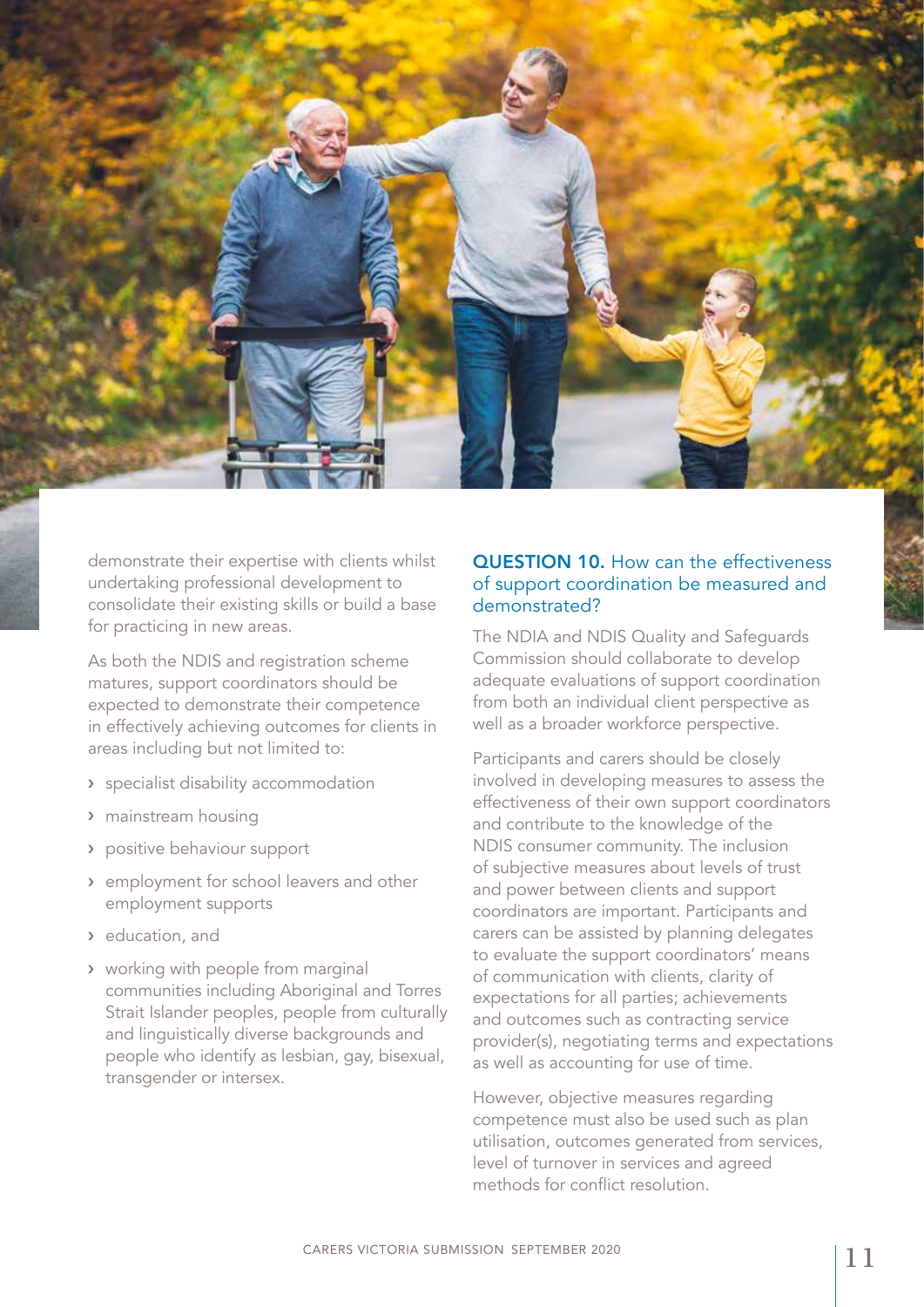

## Caroline and Jamie, Ben, Suzie and Freya

I am the parent of four children, three of whom are NDIS participants while another is awaiting a decision about eligibility. Recently, I became eligible for an NDIS plan myself.

Support coordinators have had a crucial impact on our children's capacity to live ordinary lives. They play an important part in successful outcomes. I know this because I've experienced both 'very good' and 'very poor' support coordination. My second child who has the more 'severe' disability and our family are still living with the trauma that poor support coordination has created – over five years later.

My eldest child was enrolled in the NDIS trial site in Barwon at the age of two and that support coordinator was an employee of a well-established disability service provider.

It was often difficult to get a response from the support coordinator and I often felt I was putting her out simply by contacting her with questions relating to the plan. Usually, nothing progressed without me following up. Responses were often terse and condescending leaving me confused about what her responsibilities were.

The NDIS portal was in its early stages but the support coordinator was able to monitor my child's plan. I was concerned about the accuracy of funding levels, but when I queried this she encouraged us to book respite because we should 'use it or lose it'.

Soon after the respite provider with whom we had regular bookings, called to advise us there was no funding left and pulled all supports without any notice. With no money left all supports were cancelled and, with a newborn baby - our fourth child, this sudden change had drastic consequences.

The impact of this loss of routine for my child was immense and devastating to our family – it meant the progress made in toileting and being able to wear underwear at least some of the time was completely undone and he ended up in hospital. My husband was at his side which prevented his ability to work at all.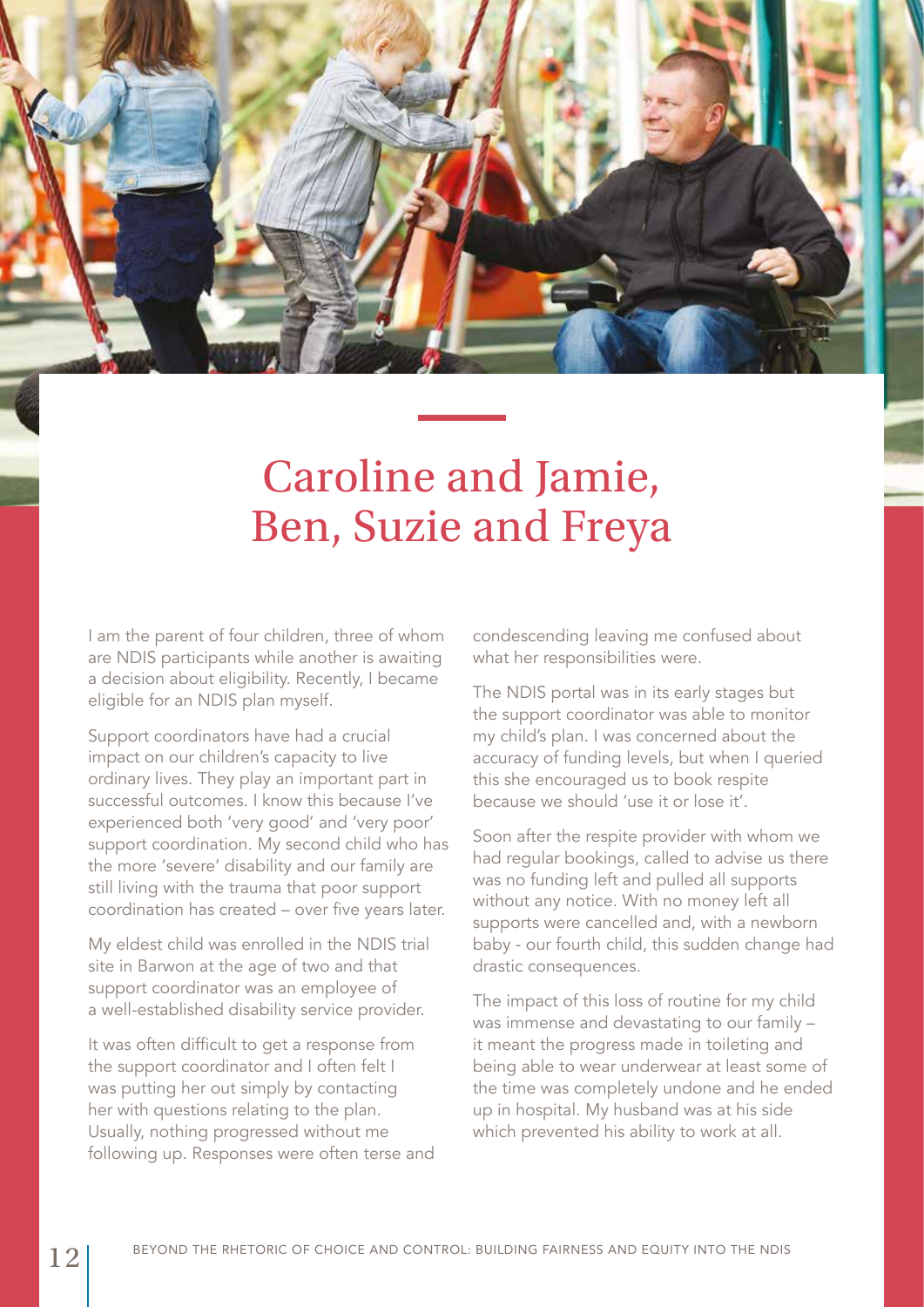In the year that followed my daughter began showing signs of anxiety and began seeing a counsellor, my husband left Australia to undertake a fellowship he'd committed to the previous year when things were ok - a rare opportunity to enhance his career prospects - but he left me to care for four children – two with very high needs.

I happened to contact a social worker out of desperation. She suggested I should change providers because what we'd experienced was beyond excusable. It was the first time in a long time I took my own concerns seriously. My husband had pointed out the support coordinators dismissive attitude to me prior to the funding debacle but I'd given her benefit of the doubt.

Huge delays were caused by the support coordinator and the new provider did not obtain authority for our son's plan for two months This only occurred because I complained to the CEO and GM, threatening further action with the Ombudsman. When I queried the cause of the delay, the support coordinator admitted she had been prioritising her upcoming interstate move to a new job. Rather than handover her caseload to a colleague, she set everything else aside to organise her move. I did vehemently complain to the employer but I had too much on my plate to follow this up further when they did not respond.

In contrast, our current support coordinator is fantastic. She has just resigned from the organisation she was employed at to be an independent contractor. We followed her because of the trusting relationship we have developed over many years. One thing that is psychologically taxing about having many children with disability and my own, is the amount of time having to 'tell our story', explain circumstances and provide background information and justification. That's not necessary with our current support coordinator, as she knows our family and needs extremely well, and is happy to do a large portion of that part for us if needed when engaging new providers; including filling in the forms before our first meetings. Those things make a huge difference.

We are a family of six and four people have NDIS plans - soon to be five - so our needs are very complex. We trust that our support coordinator is on top of our NDIS budgets – in fact she's likely to err on the side of caution and underspend so we're not in the position we found ourselves previously with all that has entailed for my eldest child and family since.

Our current support coordinator is able to guide us through a landscape which is constantly changing and evolving much faster than we could possibly keep up with. It's more efficient for her to do the research as she has a better idea of what to look for rather than us wading into deep water, not to mention the burden of paperwork.

From my experience I would suggest support coordination is a vital service and would be important for the majority of participants. I think it would be very time consuming, confusing and emotionally taxing to find appropriate services and make the most of funded supports.

It does concern me that some people may be taking this job who aren't suited to meet their clients' needs. The government's money will be utilised in the best possible way when participants experience improved quality of life and ability to contribute to the community through the assistance of an experienced and proactive support coordinator.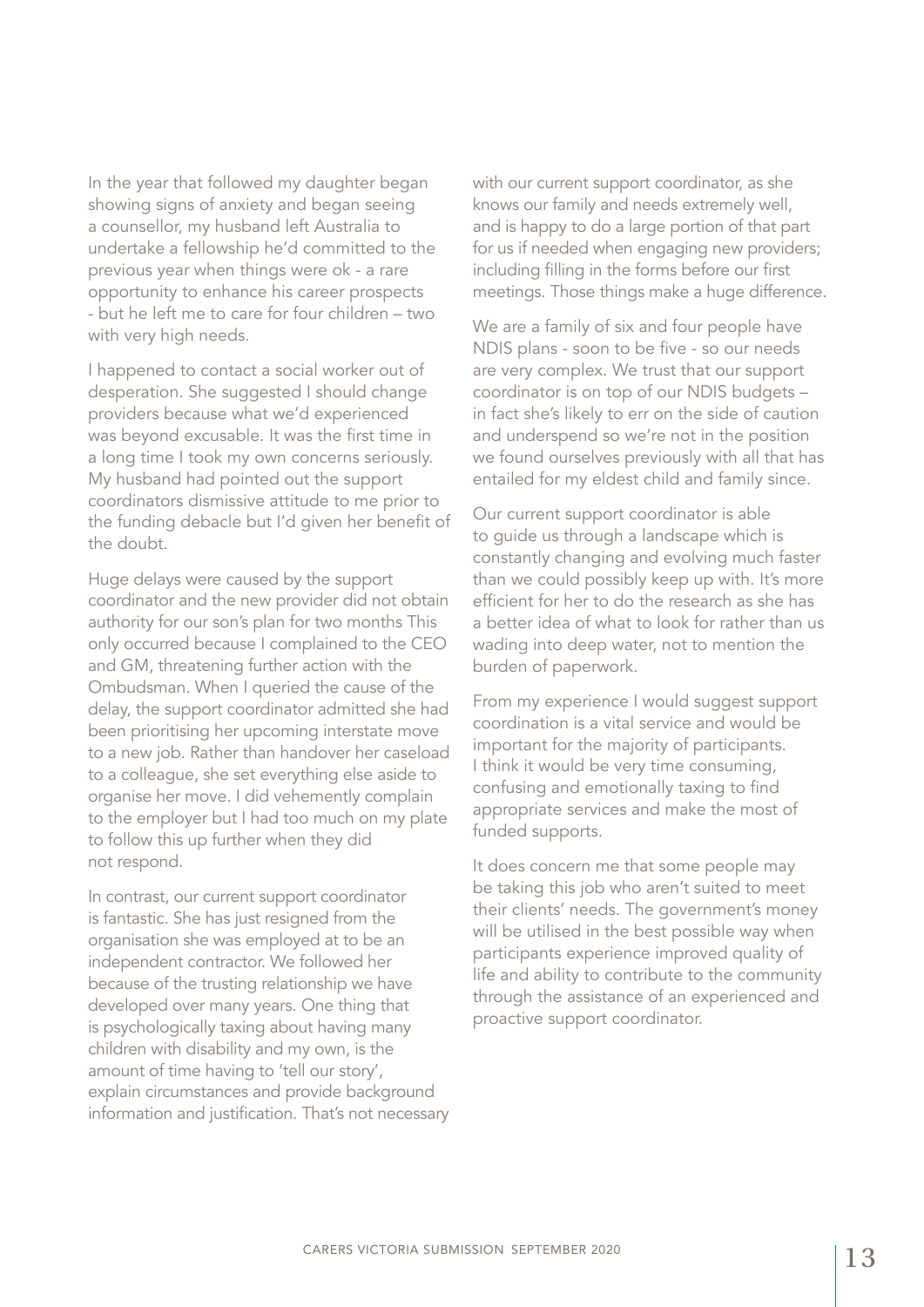#### QUESTION 11. Are there emerging examples of good practice and innovation in support coordination?

Larger providers have demonstrated good practice by sharing resources among support coordinators in relation to speciality portfolios. The establishment and management of care teams and family circles of support are also examples of good practice and innovation in support coordination.

#### QUESTION 14. How can a support coordinator assist a participant to make informed decisions and choices about their disability supports? What are the challenges?

Carers Victoria strongly believes adequate time is needed to develop rapport, trust and understanding.

Every NDIS participant and carer is unique and their capacity to make informed decisions will depend on how support coordinators make accommodations to communicate effectively about available options. This reflects the social model of disability and puts the onus on support coordinators to develop and use appropriate resources such as factsheets in Easy English, the person's first language or other communication devices the participant or carer utilises. The NDIA can facilitate this by holding a public repository of factsheets and referrals to communication assistance specialists which are updated as necessary.

To assist participants and carers to make informed decisions support coordinators need to know the preferences, needs, concerns and ideas about the services needed. Challenging low expectations may also be necessary. With such basic information, support coordinators can begin the process of research and selection of services and present their recommendations to their clients for final approval. Further, support coordinators can encourage participants and carers to ask questions, raise concerns with the support coordinator

and other services and understand their own responsibilities of engaging with service providers such as knowing cancellation policies, payment processes and service agreements.

Another means of facilitating decision-making are templates which capture common features for each service over the cycle of a plan. These may include: "selecting my service", "my service agreement with X provider", and "reviewing my service". It is intended the participant is appropriately supported to take an increasing role in leading each activity.

For these approaches to be successful, support coordinators need to understand what capacity the participant or their carer has to manage this process and be sufficiently funded to ensure the time needed to coach and assist in supported decision making processes does not compromise completion of other support coordination duties.

#### QUESTION 15. How does a support coordinator build a participant's independence rather than reliance? Should support coordination pricing be determined, at least in part, based on building a participant's capacity for decision making to become more independent?

Carers Victoria has partly addressed this issue in question 14. While independence and reliance are important aspirations of the NDIS and disability inclusion strategies more broadly, these are not the only means to measure the success of the Scheme, especially after a challenging implementation period.

We believe this question does not fully appreciate that aspirations of independence for NDIS participants and carers are likely to be counter-productive without appropriate mechanisms in place. This includes adequately understanding the physical and mental impact of historical and current policies which result in segregation, low expectations, crisis-driven services, violence and exploitation.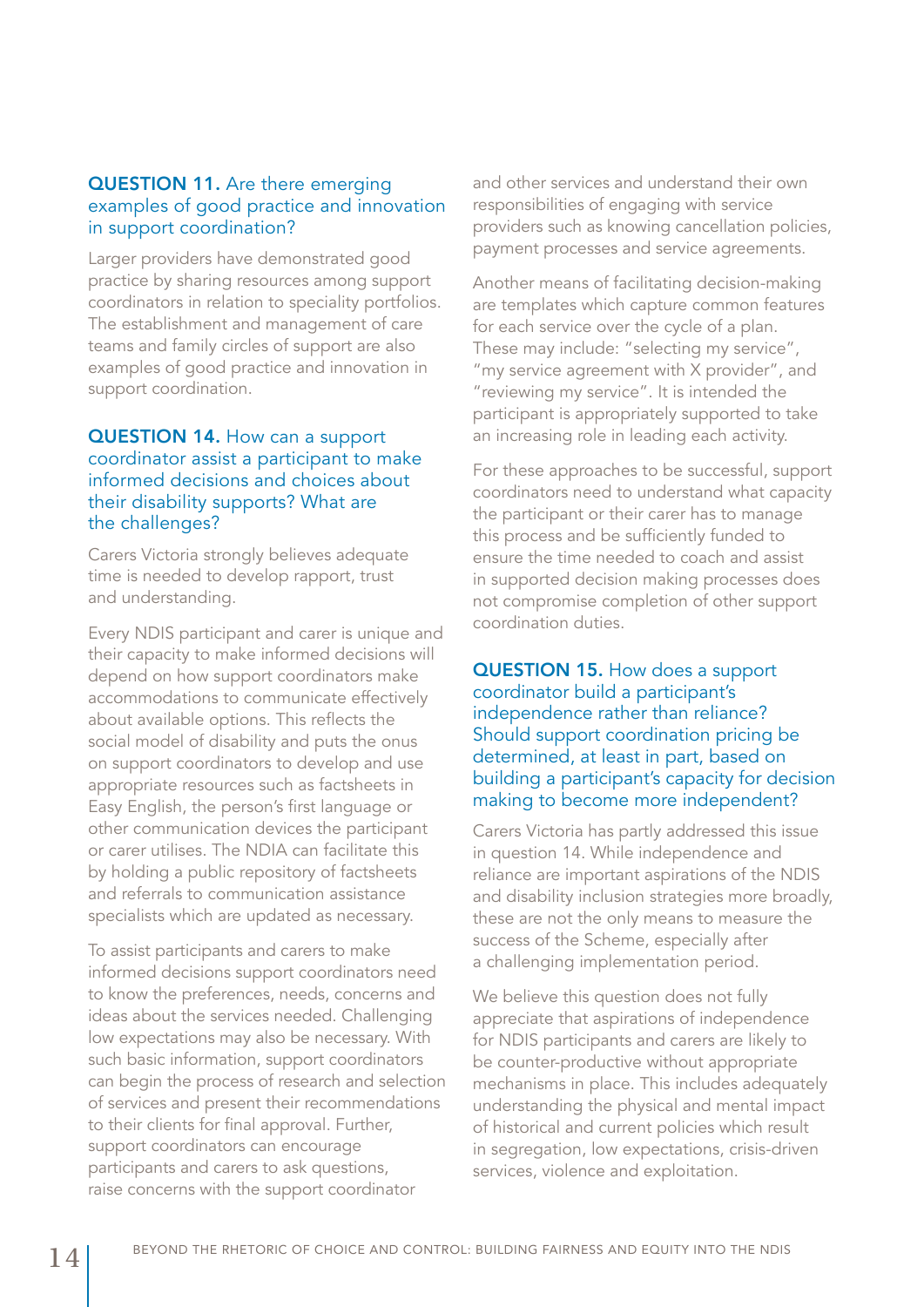The ability for support coordinators to assist their clients build independence in a disability services market does not occur successfully in a context of poor market stewardship, natural disasters or the COVID-19 pandemic. These external forces significantly impact the growth and quality of the disability services market which then create and contribute to thin markets. Thin markets are a key factor in reluctance of participants and carers to exercise their independence and challenge service providers for better quality. They are likely to be labelled 'troublesome' clients and have services withdrawn.

Carers Victoria does not recommend that support coordination pricing be determined in any part on building a participant's capacity for decision making to become more independent until the Scheme has further matured. This view is problematic and likely to create more risks for NDIS participants and carers because it ignores the structural barriers which continue to limit their independence whilst putting the onus on individuals who cannot significantly influence these structural barriers.

#### QUESTION 16. How can a support coordinator assist a participant in need of advocacy without acting outside the parameters of their role? What are the appropriate parameters of the personal advocacy role and the support coordination role?

The rollout phase of the NDIS has demonstrated beyond doubt that advocacy services are necessary safeguards for participants and carers throughout the entire journey including meetings with planning delegates, reviews and service provision. In Victoria existing disability advocacy services have been overwhelmed by complaints about NDIS processes and have limited capacity to address other issues raised by their clients.

Support coordinators should be able to work with advocacy services and provide their expert advice about the efficacy of disability services and provide evidence to support a participant

or carer's claim about the provision of a service. Support coordinators should be able to advocate for clients as long as this advocacy is not intended to be in the best interests of the support coordinator. Support coordinators should be able to detect a conflict of interest in their assistance for clients and should declare that conflict to participants and carers.

Support coordinators' attendance at planning meetings is an area which requires thorough examination to ensure the long-term objectives of the Scheme are reached – not just the short-term goal of underspent budgets. The fact support coordinators can be important in negotiating better outcomes at plan review meetings is a poor reflection on the NDIA's approach to plan development. It is likely to signify planning delegates do not fully appreciate or understand participant and carers' needs and goals rather than overreach by support coordinators.

#### QUESTION 18. Should the IAC recommendation for the NDIA to enforce an "independence requirement between intermediary and other funded supports at the participant level" be adopted?

Carers Victoria believes the IAC's recommendation should be enforced by the NDIA. The NDIA and NDIS Quality and Safeguards Commission should carefully monitor that this is genuinely implemented to avoid the unintended consequences of service providers setting up separate 'shell' companies without declaring a conflict of interest and/or surreptitiously referring clients to a company to obtain commissions. Similar practices were investigated by the Commonwealth Royal Commission into Misconduct in the Banking, Superannuation and Financial Services Industry which showed the financial, physical and mental wellbeing of consumers was secondary to the greed of companies and individuals. Carers Victoria believes separation of interests is a key indicator of effective market stewardship and will ultimately create a robust disability services market.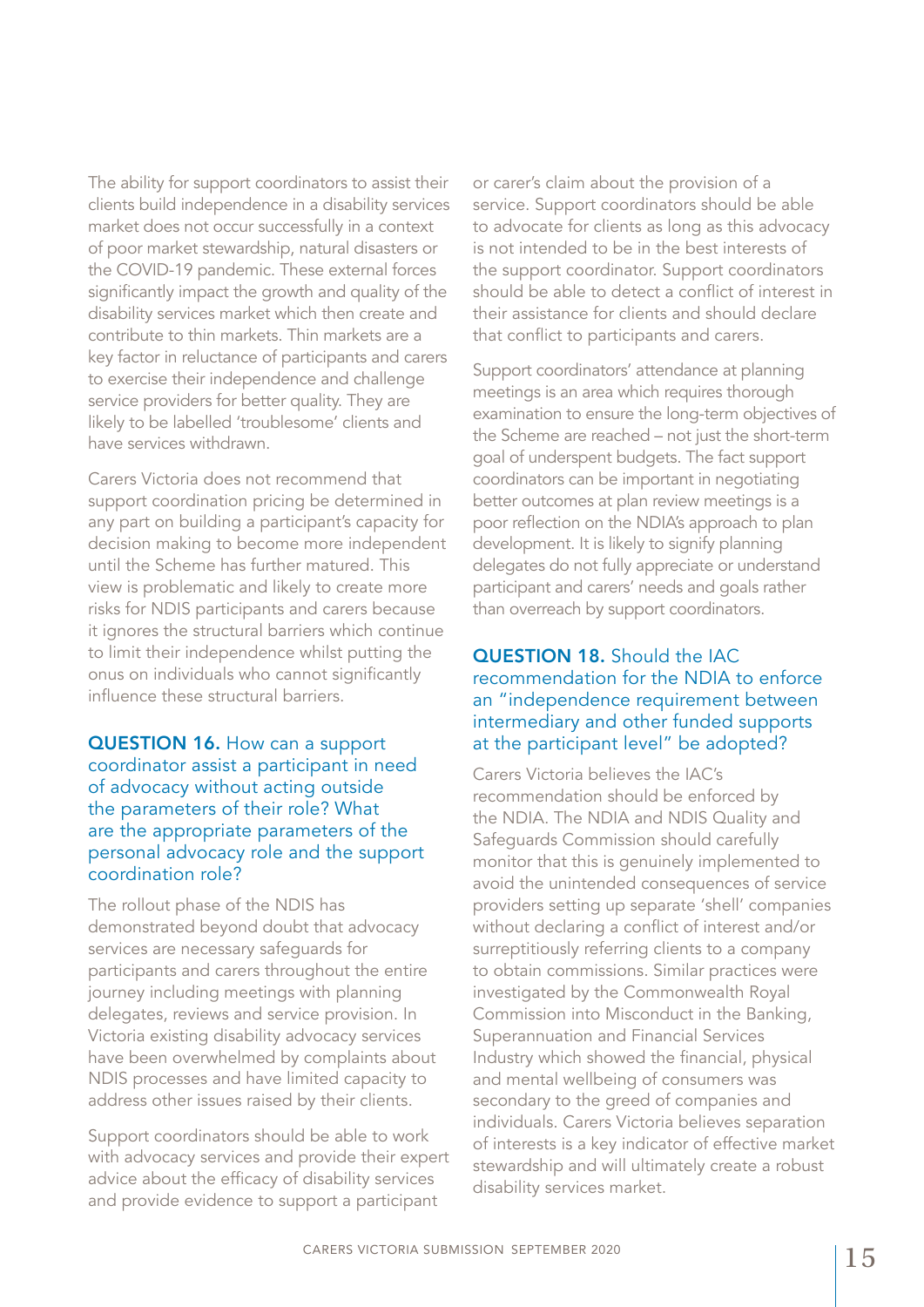

### Miriam and Theresa

My name is Miriam and I am one of many carers supporting my aunt who has been an NDIS participant since July 2016. While Aunt Theresa lives independently in public housing, she is regularly supported by her adult sons and another niece who provide care in different ways - from attending appointments for medical and health purposes to shopping and diary management.

Theresa's disability significantly impacts her ability to communicate with others and her mobility. These functional limitations were caused by a stroke when Theresa was in her early 40s and a mum to two young boys.

I have helped to manage Theresa's selfmanaged NDIS funds since 2018. I work at a community services organisation where I learnt about the NDIS and I became increasingly concerned about the self-serving behaviour of Theresa's support coordination service which also employed her support workers to undertake cleaning and community access. Theresa lives in a compact 2-bedroom flat which can easily be cleaned in approximately 2 hours per week, but this service was arranged for a 4 hour clean per week. This used funds which could have been directed to speech therapy – a treatment Theresa had not received for over ten years.

When self-management of some funds in Theresa's NDIS plan was approved, the support coordination budget was cut on the basis that my unpaid support would supplement the paid support coordination. However, three days later my aunt rang me to insist I ask for a review of the plan saying she no longer wanted self-managed funds and only wanted the paid support coordinator to assist her. She said the activities she had intended to undertake with her self-managed funds were no longer important to her and she preferred the old arrangement.

I convinced Theresa to maintain the arrangement which gave her more flexibility in her NDIS plan but I was shocked the support coordinator and worker who speaks Theresa's first language had no scruples in trying to convince their client in something that was not in her best interest or expressed her will and preferences. In fact, Theresa had yearned about these activities for several years which had previously been included in her Victorian Independent Support Package (ISP).

The only people who benefitted from the NDIS funds being managed by the Agency or an intermediary was the support coordinator/ support worker organisation. That their livelihoods were at stake could have impacted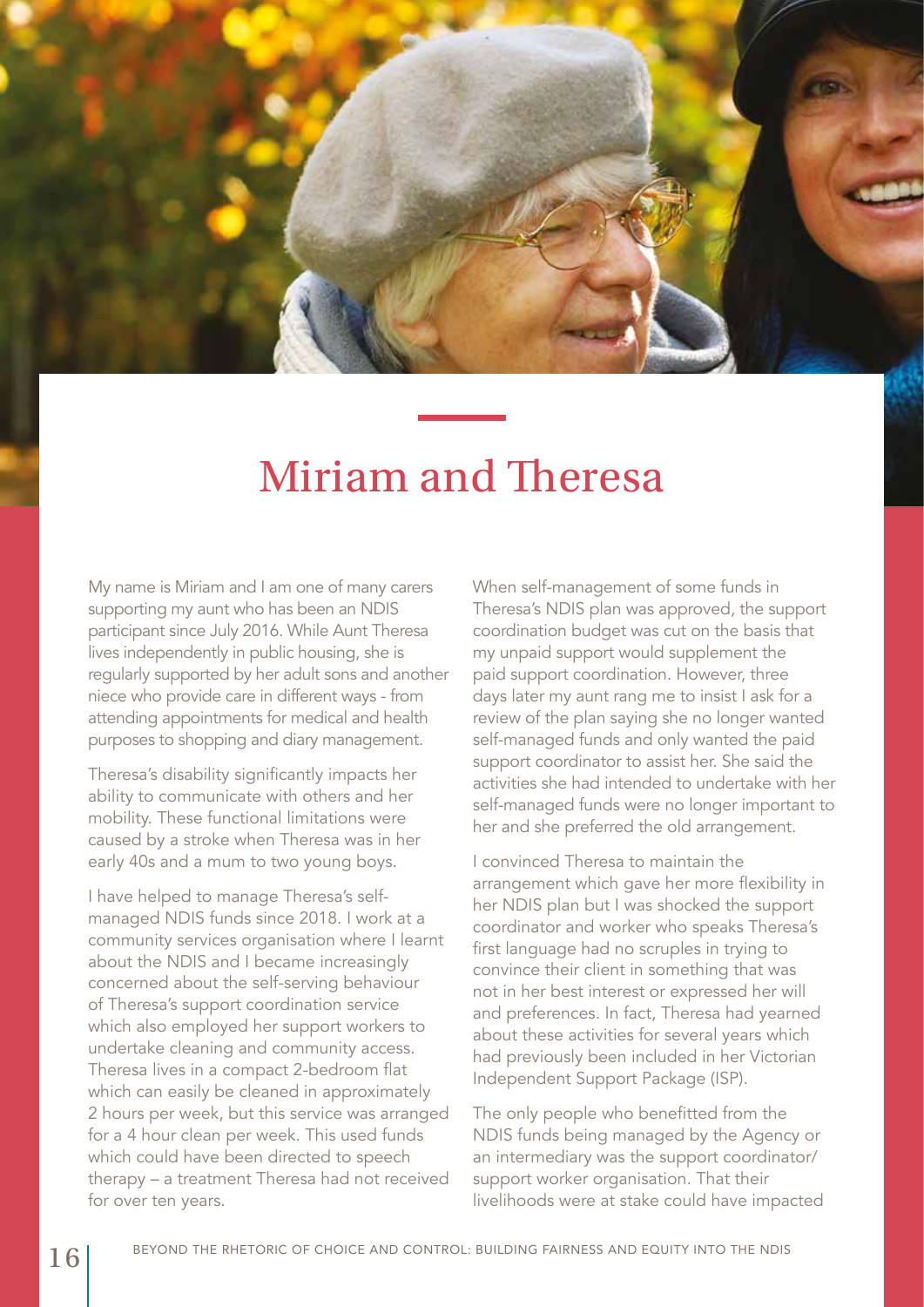

on Theresa's immediate access to supports, however, in what other sphere or sector do service providers attempt to control the funds of their clients to the detriment of their client?

Input from her family was a safeguard against unethical and predatory behaviour designed to maintain the viability of the service based on deceit, not good customer service.

#### QUESTION 19. What impacts would stricter conflict of interest requirements have on NDIS participants and the NDIS market?

It would be remiss to overlook the fact that imposing stricter conflict of interest requirements on support coordinators is likely to result in a thin(ner) market in support coordinators in the short term. However, in the long term stricter requirements will uphold the integrity of the community-funded Scheme which is intended to lead to fuller inclusion and participation of people with disability and their carers in a variety of spheres such as employment, education, leadership and policy making. This result will be achieved without taking ethical shortcuts and reinforcing the low expectations people with disability and carers have endured previously. It will signal to the market and community that people with disability should expect the same standards as others in the community.

**What was your role in obtaining a National Disability Insurance Scheme plan?**

*"Co-ordinating the entire thing, including hundreds of hours of meetings and preparing documents. I then had to put dozens of hours into setting the package up when we finally received it, including negotiating a dispute between services who got in a wrangle about the support they were providing to my brother."*

*Carer survey respondent*